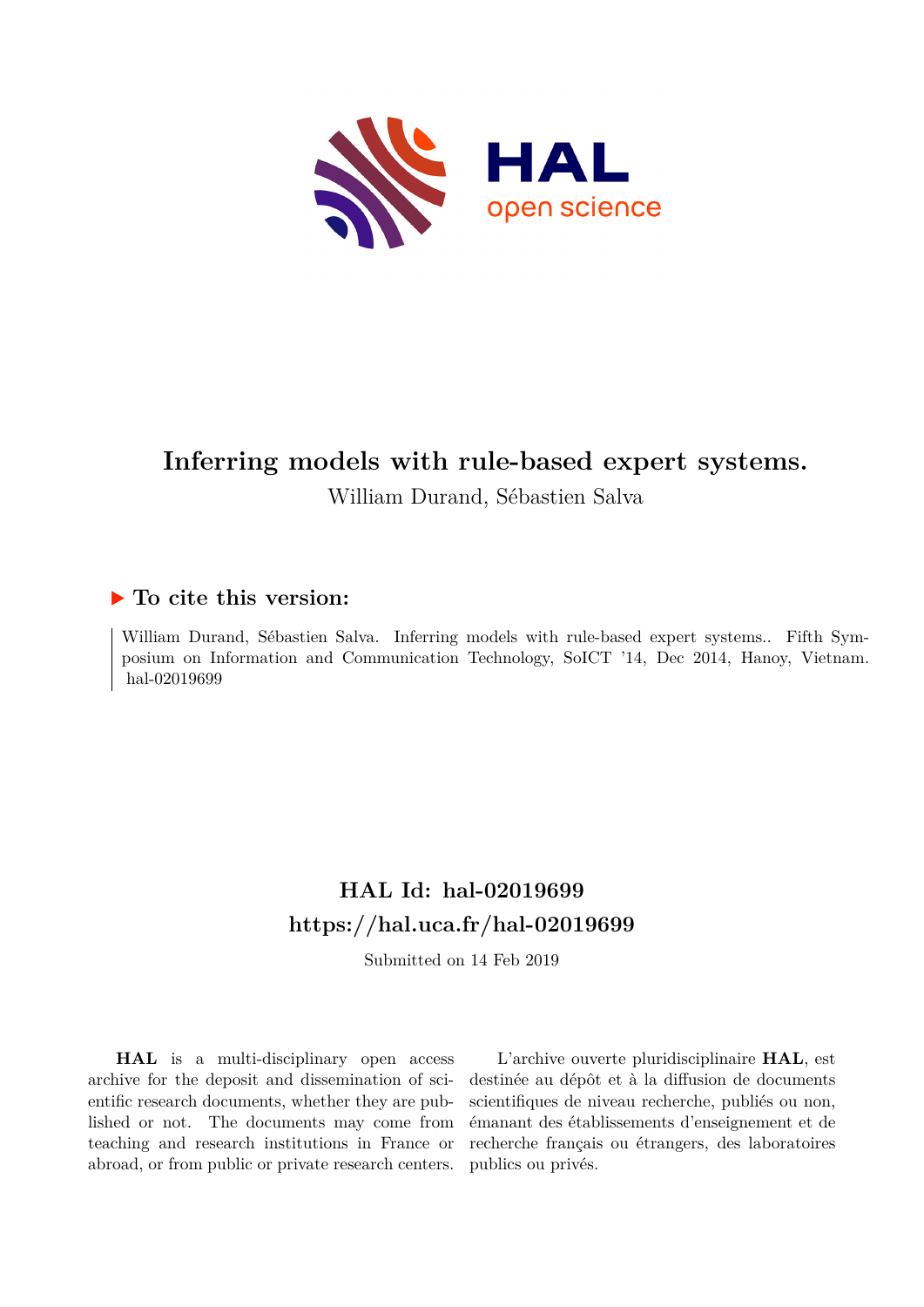## **Inferring models with rule-based expert systems.**<sup>∗</sup>

William Durand LIMOS - UMR CNRS 6158 Blaise Pascal University, France william.durand@isima.fr

Sébastien Salva LIMOS - UMR CNRS 6158 Auvergne University, France sebastien.salva@udamail.fr

## ABSTRACT

Many works related to software engineering rely upon formal models, e.g., to perform model-checking or automatic test case generation. Nonetheless, producing such models is usually tedious and error-prone. Model inference is a research field helping in producing models by generating partial models from documentation or execution traces (observed action sequences). This paper presents a new model generation method combining model inference and expert systems. It appears that an engineer is able to recognise the functional behaviours of an application from its traces by applying deduction rules. We propose a framework, applied to Web applications, simulating this reasoning mechanism, with inference rules organised into layers. Each yields partial IOSTSs (Input Output Symbolic Transition Systems), which become more and more abstract and understandable.

#### Keywords

Model inference, automatic testing, IOSTS, expert system

#### 1. INTRODUCTION AND CONTRIBUTION

Software engineering is a disciple helping to design, implement and validate applications by means of a lot of dedicated methods and tools. Many of them require either some documentation or models to automate or, at least, ease some steps. For instance, model-based testing approaches rely upon formal models to define test relation and to automatically construct test cases. Nonetheless, writing complete documentation or formal models is often a tedious and error-prone task. That is why lightweight models are usually found in the Industry. This leads to several issues, e.g., the toughness of validating an application with a good test coverage or the difficulty to diagnose its failures, and to maintain it since this one is poorly documented. The ultimate alternative, usually left to developers, is to learn how the application behaves before introducing changes on it.

Model inference is a research field which brings interesting concepts to bypass these issues. It aims at retrieving models, expressing functional behaviours of applications which already exist or which are under development. These models, that help understand how an application behaves, are generated from execution traces (observed action sequences) or from documentation. These can be exploited to automatically generate test cases, but could also be considered as drafts to write complete specifications. Although this area sounds promising, it still exposes several open problems, which require further investigation. Among them, the model generation may lead to a state space explosion problem. Some works construct lightweight models to avoid this issue, others yield extrapolated models by merging application's states which, of course, express more behaviours than those observed [10, 5]. Furthermore, most of these methods only works with event-driven applications, i.e. applications offering a Graphical User Interface (GUI) to interact with, and which respond to a sequence defined by the user. The other kind of applications are barely targeted.

Our proposal takes another direction to infer models. First, we do not suppose that the application being analysed is event-driven, only that it yields traces. Intuitively, our proposal emerges from the following idea: a human expert, who is able to conceive specifications, is also able to diagnose the behaviours of the corresponding implementation by reading and interpreting its execution traces. His knowledge could then be formalised and exploited to automatically infer models. Our approach is based upon this notion of knowledge implemented with an expert system which includes business rules. Such rules aim at analysing the behaviours of the application and incrementally produce models capturing the application's behaviours at a higher level of abstraction. These models are tangentially reduced in term of size without improper extrapolation. In this paper, we focus on models called Input/Output Symbolic Transition Systems (IOSTS) [8].

Paper organisation: below, we briefly present some related works and describe the architecture of our model generation framework. Then, we recall some definitions on the IOSTS formalism used throughout the paper. We concretely describe and define this framework in the context of Web applications in Section 3. We give some experimentation results in Section 4. Conclusions are drawn in Section 5 together with directions for further research and improvements.

<sup>∗</sup>Research conducted in collaboration with industrial partner Michelin.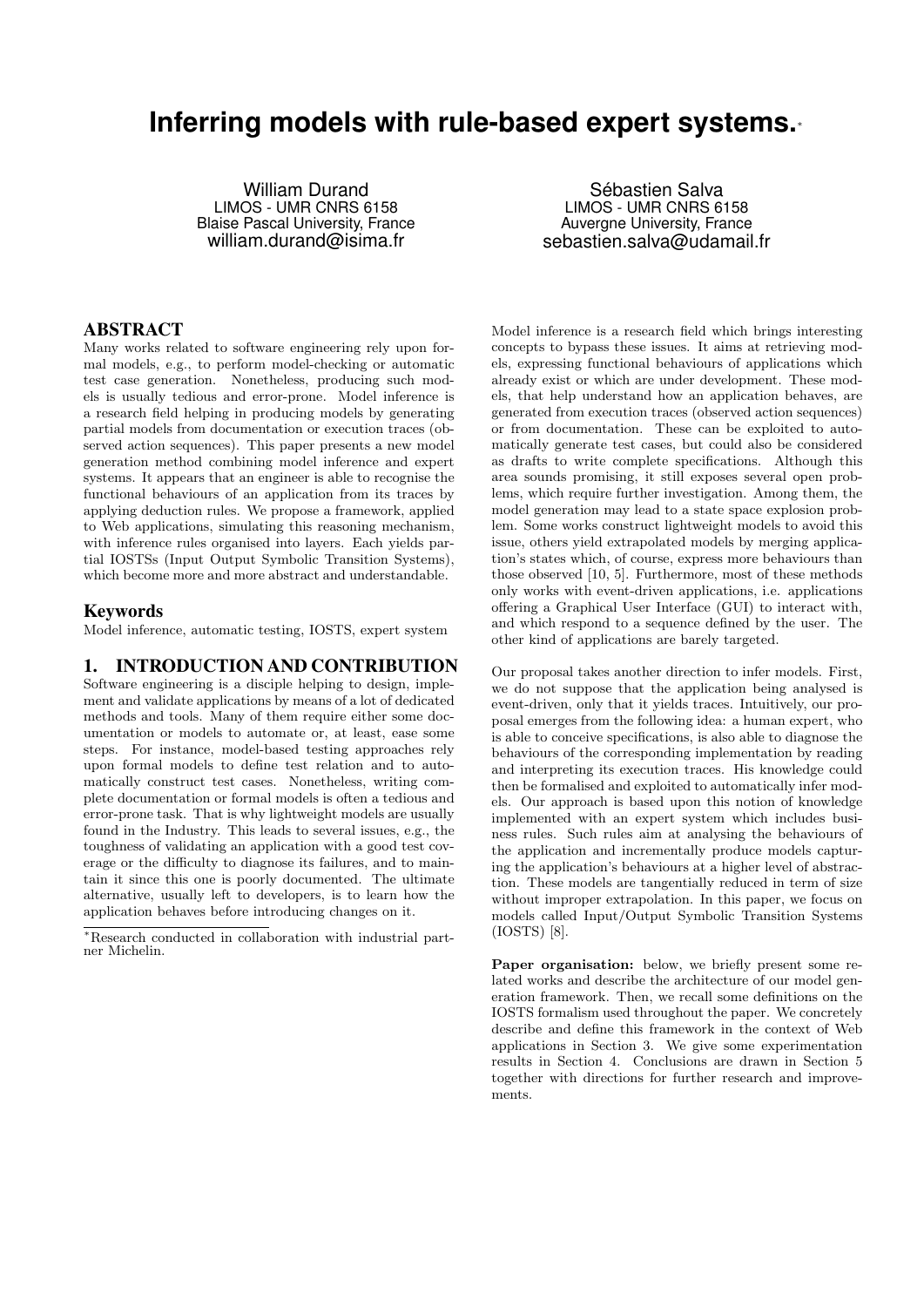#### 1.1 Related work

Model inference is a relatively recent research field which originates from works of different nature. Below, we present some of them related to our work.

Zong et al. [16] proposed to infer specifications from API documentation in order to check whether implementations match them. Such specifications do not reflect the implementation behaviour though. Furthermore, this method can only be applied if the API documentation is written in a readable format.

Most of the other methods aims at observing the application's behaviours at runtime. Some of them are proposed in the context of white-box testing. In [13], specifications, which are extremely detailed, show the method calls observed from a related set of objects. The methods, presented in [2, 4], exercise Mobile and Web applications written in PHP. They rely upon concolic testing to explore symbolic execution paths of the application and to detect bugs. These white-box approaches could theoretically offer a better code coverage than black-box automatic testing. However, the number of paths being explored concretely limits to short paths only. Furthermore, the constraints have not to be too complex in order to be solved. Last but not least, the models are too detailed for reading.

On the other hand, other methods [11, 12, 1, 6, 9, 15, 5], which originate from automatic black-box testing, retrieve specifications of event-driven applications (Desktop, Web or Mobile) by exploring them (a.k.a. crawling). In practice, the obtained models should encompass all the observed actions performed by the implementation. But, to avoid a state explosion problem and to ease the understanding of the application's behaviours, only the three main leads have been explored to reduce the model size. Some works [11, 1, 9] proposed to generate simplified trees, depicting the observed GUI of the application. Mesbah et al. [12] proposed the tool Crawljax specialised in Ajax applications. It produces a state machine model to capture the changes of the DOM structures of HTML documents. But here, state abstractions have to be manually given. Also, some works [5] rely upon standard learning algorithms such as  $L^*$  [3], but this technique leads to extrapolated models, potentially describing incorrect behaviours.

### 1.2 Insight

Our proposal takes another direction by inferring several models (and not only one), expressing the behaviours of the same application at different abstraction levels by leveraging an expert system.

We focus on Web applications in this paper, altough this approach could be applied on any application producing traces. Thanks to its design, our framework supports any kind of Web applications, including Single Page Applications.

The approach is divided into several modules as depicted in Figure 1. The Models generator is the centrepiece of this framework. It takes traces as inputs, which can be sent by a Monitor collecting them on the fly. But it is worth mentioning that the traces can also be sent by any tool or even any user, as far as they comply to a chosen standard format. The



Figure 1: Model generation framework

Models generator is based upon an expert system, which is an artificial intelligence engine emulating acts of a human expert by inferring a set of rules representing his knowledge. Such knowledge are organised into a hierarchy of several layers. Each gathers a set of inference rules written with a first order predicate logic. Typically, each layer creates an IOSTS, and the higher the layer is, the more abstract the IOSTS becomes. Models are then stored and can be later analysed by experts, verification tools, etc. The number of layers is not strictly bounded even though it is manifest that it has to be finite.

The Models generator relies upon traces to construct IOSTSs, but the given trace set may not be substantial enough to generate relevant IOSTSs. More traces could be yet collected as far as the application being analysed is an event-driven application. Such traces can be produced by stimulating and exploring the application with automatic testing. In our approach, this exploration is achieved by the Robot explorer. In contrast with most of the existing crawling techniques [11, 2, 12, 1, 15], our robot does not cover the application in blind mode or with a static traversal strategy. Instead, it is cleverly guided by the Models generator which applies an exploration strategy carried out by rules. This involves the capture of new traces by the Monitor or by the Robot explorer which returns them to the Models generator, and so on, as described in [14]. The advantages of this approach are manifold:

- it takes a predefined set of traces collected from any kind of applications producing traces. In the context of Web applications, traces can be produced using automatic testing,
- the application exploration is guided with a strategy which can be modified according to the type of application being analysed. This strategy offers the advantage of directly targeting some states of the application when its state number is too large for being traversed in a reasonable processing time,
- the knowledge encapsulated in the expert system can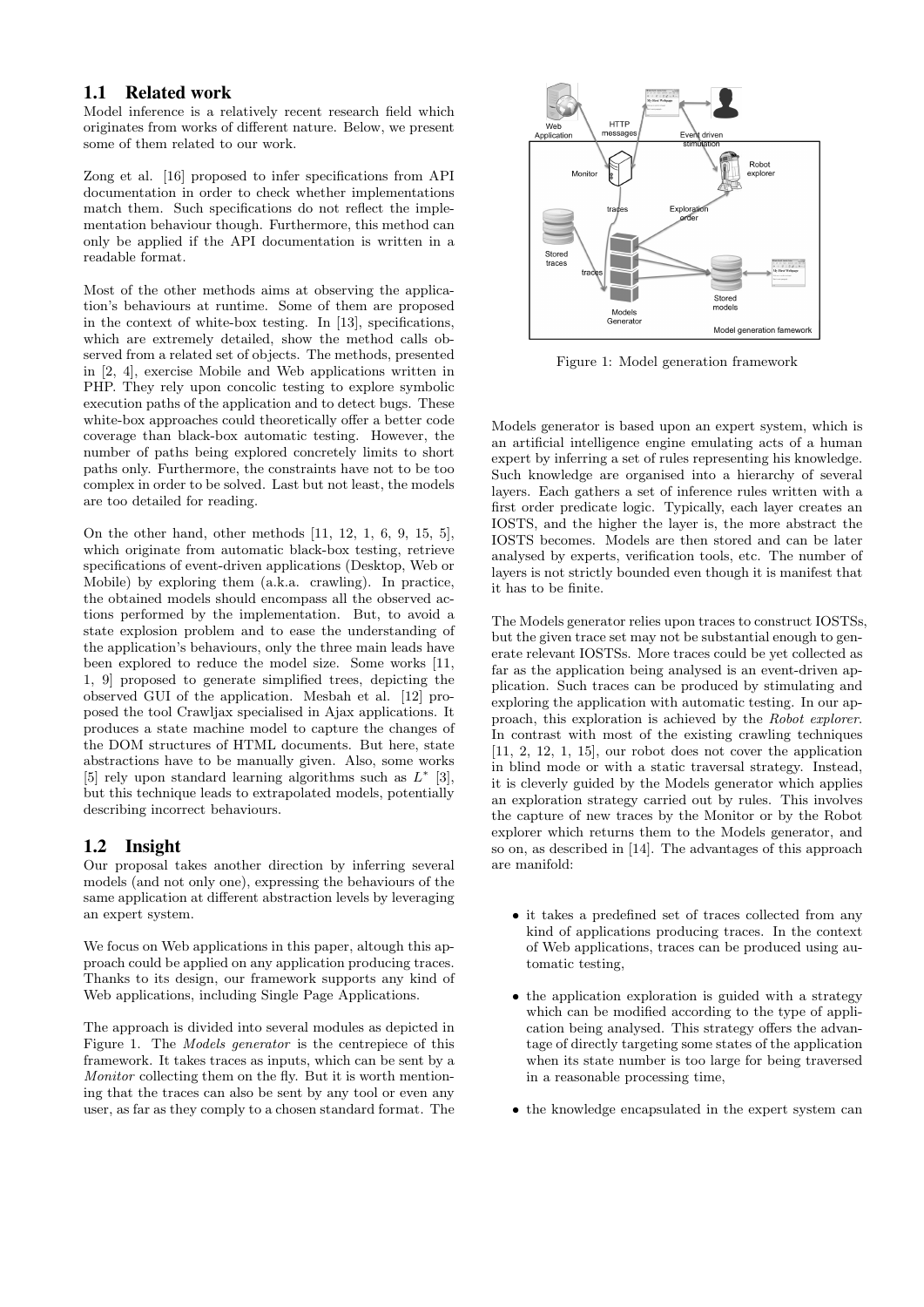be used to cover trace sets of several applications belonging to the same category with generic rules,

- but, the rules can also be specialised and refined for one application to yield more precise models. This is interesting for application comprehension,
- our approach is both flexible and scalable. It does not produce one model but several ones, depending on the number of layers of the Models generator, which is not limited and may evolve in accordance to the application's type. Each model, expressing the application's behaviours at a different level of abstraction, can be used to ease the writing of complete formal models, to apply verification techniques, to check the satisfiability of properties, to automatically generate functional test cases, etc.

In the following, we focus on the Models generator in the context of Web applications, this part being the centrepiece of our framework. It is worth mentioning that the Monitor is here a classical HTTP proxy, hence the support of any kind of Web applications, and generally speaking, any system producing traces.

#### 2. MODEL DEFINITION AND NOTATIONS

We shall consider the input/output Symbolic Transition System (IOSTS) formalism [8] for describing the functional behaviour of systems or applications. An IOSTS is a kind of automata model which is extended with two sets of variables, internal variable to store data, and parameters to enrich the actions. Transitions carry actions, guards, and assignments over variables. The action set is separated with inputs beginning by ? to express actions expected by the system, and with outputs beginning by ! to express actions produced by the system. An IOSTS does not have states but locations.

**Definition 1 (IOSTS)** An IOSTS  $\delta$  is a tuple  $\langle L, l0, V, \rangle$  $V0, I, \Lambda, \rightarrow>$ , where:

- L is the finite set of locations, l0 the initial location,
- $\bullet$  V is the finite set of internal variables, I is the finite set of parameters. We denote  $D_v$  the domain in which a variable v takes values. The assignment of values of a set of variables  $Y \subseteq V \cup I$  is denoted by valuations where a valuation is a function  $v: Y \to D$ .  $v_{\emptyset}$ denotes the empty valuation.  $D<sub>Y</sub>$  stands for the valuation set over the variable set Y . The internal variables are initialised with the assignment  $V0$  on  $V$ , which is assumed to be unique,
- $\Lambda$  is the finite set of symbolic actions  $a(p)$ , with  $p =$  $(p_1, ..., p_k)$  a finite list of parameters in  $I^k (k \in \mathbb{N})$ . p is assumed unique.  $\Lambda = \Lambda^I \cup \Lambda^O \cup \{!\delta\}$ :  $\Lambda^I$  represents the set of input actions,  $(\Lambda^O)$  the set of output actions,
- $\rightarrow$  is the finite transition set. A transition  $(l_i, l_j, a(p),$  $G, A$ ), from the location  $l_i \in L$  to  $l_j \in L$ , denoted  $l_i \xrightarrow{a(p), G, A} l_j$  is labelled by: an action  $a(p) \in \Lambda$ , a guard G over  $(p \cup V \cup T(p \cup V))$  which restricts the firing of the transition.  $T(p \cup V)$  is a set of functions that return boolean values only (a.k.a. predicates) over

 $p ∪ V$ , an assignment function A which updates internal variables. A is on of the form  $(x := A_x)_{x \in V}$ , where  $A_x$ is an expression over  $V \cup p \cup T(p \cup V)$ .

An IOSTS is also associated with an IOLTS (Input/Output Labelled Transition System) to formulate its semantics. Intuitively, IOLTS semantics correspond to valued automata without symbolic variable, which are often infinite: IOLTS states are labelled by internal variable valuations while transitions are labelled by actions and parameter valuations. The semantics of an IOSTS  $\mathcal{S} = \langle L, l_0, V, V_0, I, \Lambda, \rightarrow \rangle$  is the IOLTS  $\llbracket \mathcal{S} \rrbracket = \langle Q, q_0, \Sigma, \rightarrow \rangle$  composed of valued states in  $Q = L \times D_V$ ,  $q_0 = (l_0, V_0)$  is the initial one,  $\Sigma$  is the set of valued symbols and  $\rightarrow$  is the transition relation. The IOLTS semantics definition of can be found in [8]. In short, for an IOSTS transition  $l_1 \xrightarrow{a(p),G,A} l_2$ , we obtain an IOLTS transition  $(l_1, v) \xrightarrow{a(p), \theta} (l_2, v')$  with v a set of valuations over the internal variable set, if there exists a parameter valuation set  $\theta$  such that the guard G evaluates to true with  $v \cup \theta$ . Once the transition is executed, the internal variables are assigned with v' derived from the assignment  $A(v \cup \theta)$ . Runs and traces of an IOSTS can now be defined from its semantics:

Definition 2 (Runs and traces) For an IOSTS  $\delta = \langle$  $L, l0, V, V0, I, \Lambda, \rightarrow>$ , interpreted by its IOLTS semantics  $\mathbb{S} \equiv \langle Q, q_0, \Sigma, \rightarrow \rangle$ , a run of S,  $q_0 \alpha_0 q_1 ... q_{n-1} \alpha_{n-1} q_n$  is a sequence of terms  $q_i\alpha_iq_{i+1}$  with  $\alpha_i \in \Sigma$  a valued action and  $q_i$ ,  $q_{i+1}$  two states of Q. Run(S) = Run(S) is the set of runs found in  $\lbrack \mathcal{S} \rbrack$ .

It follows that a trace of a run  $r$  is defined as the projection proj<sub>Σ</sub>(r) on actions. Traces<sub>F</sub>(S) = Traces<sub>F</sub>( $\mathbb{S}$ ) is the set of traces of all runs finished by states in  $F \times D_V$ .

#### 3. MODEL INFERENCE



Figure 2: Models generator

The Models generator is mainly composed of a rule-based system, adopting a forward chaining. Such a system separates the knowledge base from the reasoning: the former is expressed with data a.k.a. facts and the latter is realised with inference rules that are applied on the facts. Our Models generator initially takes traces as an initial knowledge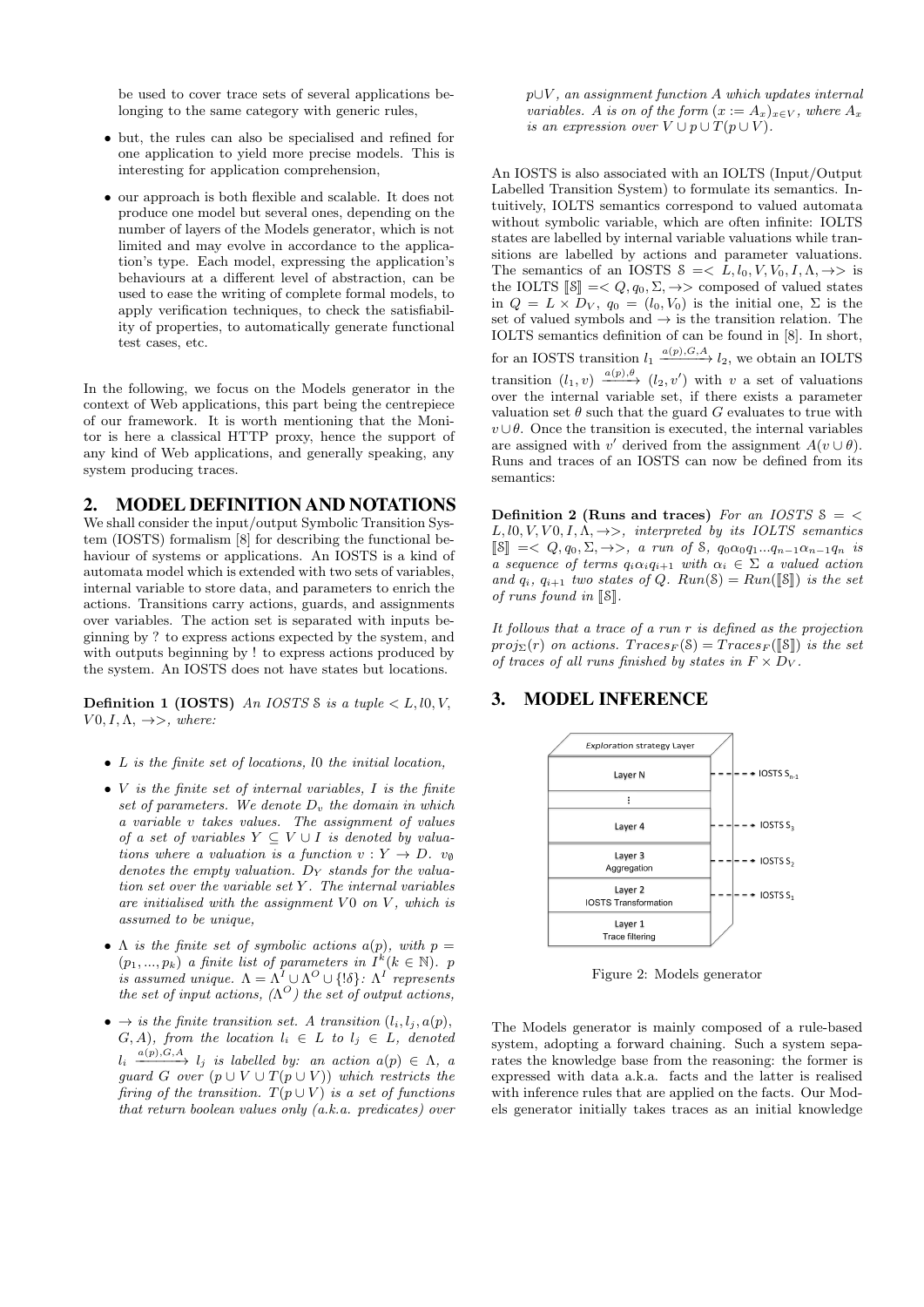base and owns inference rules organised into layers for trying to match the human expert behaviour. These layers are depicted in Figure 2.

Usually, when a human expert has to read traces of an application, he often filters them out to only keep those which make sense against the current application. This step is done by the first layer whose role is to format the received raw traces into sequences of valued actions and to delete those considered as unnecessary. The resulting structured trace set, denoted ST, is then given to the next layer. This process is incrementally done, i.e. every time new traces are given to the Models generator, these are formatted and filtered before being given to Layer 2. The remaining layers yield an IOSTS each  $S_i(i \geq 1)$ , which has a tree structure derived from the traces. The role of Layer 2 is to carry out a first IOSTS transformation from the structured traces. The next layers 3 to N (with N a finite integer) are composed of rules that emulate the ability of a human expert to simplify transitions, to analyse the transition syntax for deducing its meaning in connection with the application, and to construct more abstract actions that aggregate a set of initial ones. Theses deductions are often not done in one step. This is why the Models generator supports a finite but not defined number of layers. Each of these layers  $i$  takes the IOSTS  $S_{i-1}$  given by the direct lower layer. This IOSTS, which represents the current base of facts, is analysed by the rules to infer another IOSTS whose expressiveness is more abstract than the previous one. We state that the lowest layers (at least Layer 3) should be composed of generic rules that can be reused on several applications of the same type. In contrast, the highest layers should own the most precise rules that may be dedicated to one specific application.

For readability purpose, we chose to represent inference rules with this format: When conditions on facts Then actions on facts (format taken by the Drools inference engine  $<sup>1</sup>$ ). Inde-</sup> pendently on the application type, the Layers 2 to N handle the following fact types: Location which represents an IOSTS location, and Transition, which represents an IOSTS transition, composed of two Locations Linit, Lfinal, and two data collections Guard and Assign. Now, it is manifest that the inference of models has to be done in a finite time and in a deterministic way. To reach that purpose, we formulate the following hypotheses on the inference rules:

- 1. (finite complexity): a rule can only be applied a limited number of times on the same knowledge base,
- 2. (soundness): the inference rules are Modus Ponens (simple implications that lead to sound facts if the original facts are true),
- 3. (no implicit knowledge elimination): after the application of a rule r expressed by the relation  $r: T_i \to$  $T_{i+1}(i \geq 2)$ , with  $T_i$  a Transition base, for all transition  $t = (l_n, l_m, a(p), G, A)$  extracted from  $T_{i+1}, l_n$  is reachable from  $l_0$ .

In the following, we detail these layers in the context of Web applications while giving some rule examples.

#### 3.1 Layer 1: Trace filtering

Traces of Web applications are based upon the HTTP protocol, conceived in such a way that each HTTP request is followed by only one HTTP response. Consequently, the traces, given to Layer 1, are sequences of couples (HTTP request, HTTP response). This layer begins formatting these couples so that these might be analysed in a more convenient way.

For a couple (HTTP request, HTTP response), we extract the following information: the HTTP verb, the target URI, the request content which is a collection of data (headers, content) and the response content which is the collection (HTTP status, headers, response content). An header may also be a collection of data or may be null. Contents are texts e.g., HTML texts. Since we wish translating such traces into IOSTSs, we turn these textual items into a structured valued action  $(a(p), \theta)$  with a the HTTP verb and  $\theta$  a valuation over the variable set  $p = \{URI, request, response\}$ . This is captured by the following proposition:

Definition 3 (Structured HTTP Traces) Let  $t = req_1$ , resp<sub>1</sub>, ..., reg<sub>n</sub>, resp<sub>n</sub> be a raw HTTP trace composed of an alternate sequence of HTTP request req<sub>i</sub> and HTTP response  $resp<sub>i</sub>$ . The structured HTTP trace  $\sigma$  of t is the sequence  $(a_1(p), \theta_1)...(a_n(p), \theta_n)$  where:

- $a_i$  is the HTTP verb used to make the request in req<sub>i</sub>,
- p is the parameter set  $\{URI, request, response\},\$
- $\theta_i$  is a valuation  $p \to D_p$  which assigns a value to each variables of p.  $\theta$  is deduced from the values extracted from  $req_i$  and  $resp_i$ .

The resulting trace set derived from raw HTTP traces is denoted ST.

Now, the structured traces can be filtered. For a main request performed by a user, many other sub-requests are also launched by a browser in order to fetch images, CSS and JavaScript files. Generally speaking, these do not enlighten a peculiar functional behaviour of the application. This is why we propose to add rules in Layer 1 to filter these subrequests out from the traces. Such sub-requests can be identified by different ways, e.g., by focussing on the file extension found at the end of the URI, or on the Content-type value of the request headers. Consequently, we created a set of rules, constituted of conditions on the HTTP content found in an action, that remove valued actions when the condition is met. A straightforward rule example, which removes the actions relative to the retrieval of PNG images, is given in Figure 3.

After the instantiation of the Layer 1 rules, we obtain a formatted and filtered trace set ST composed of valued actions. Now, we are ready to extract the first IOSTSs.

Completeness, soundness, complexity: HTTP traces are sequences of valued actions modelled with positive facts. Typically, they form Horn clauses. Furthermore, inference

<sup>1</sup>http://www.jboss.org/drools/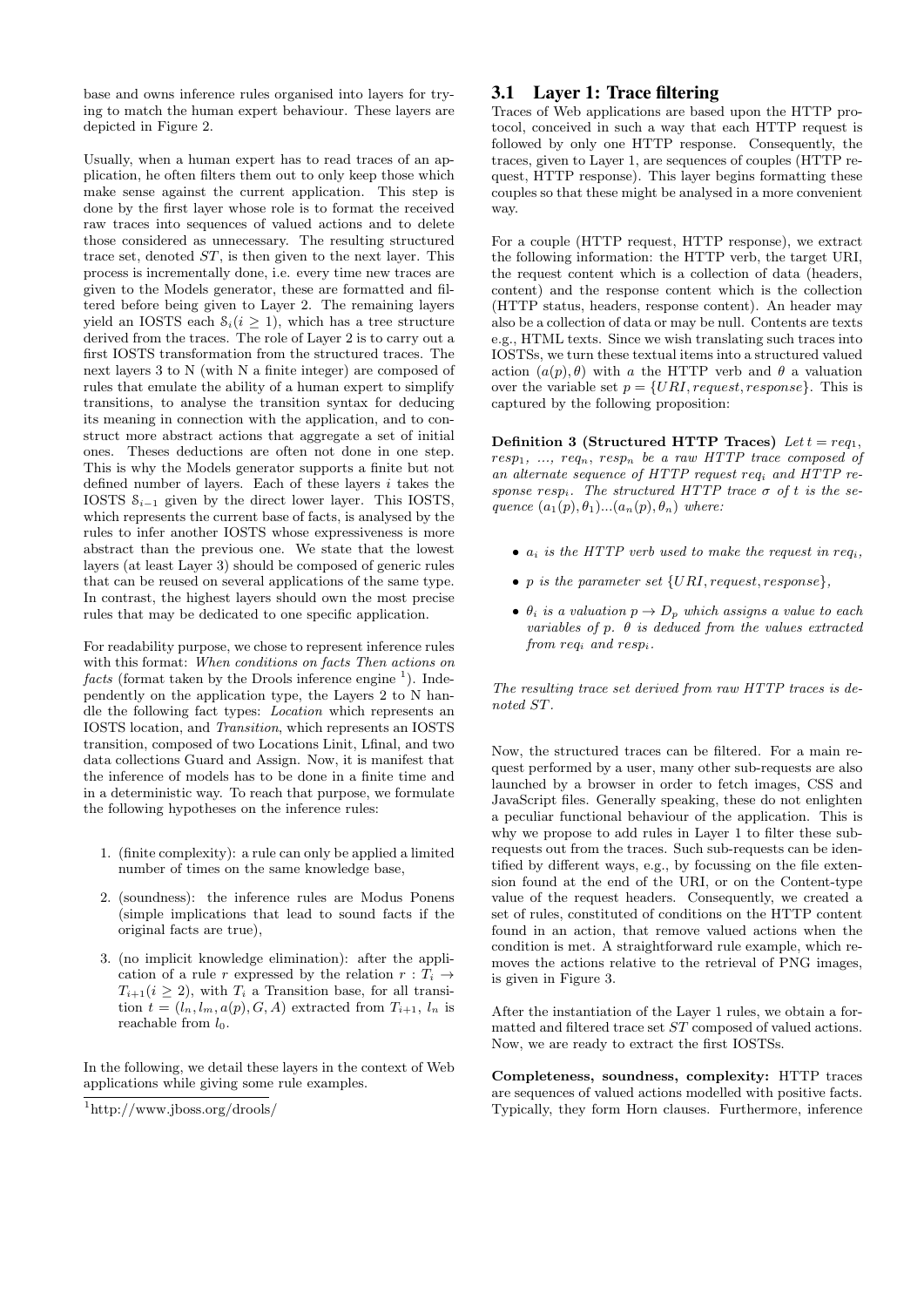```
rule "Filter PNG images"
when
     \sqrt{\$va: Get(request.mime_type = 'png' or \{} request.file extension = 'png')request.file\_extension =then
     retract(\$va);
end
```
Figure 3: Filtering rule example

rules are Modus Ponens (soundness hypothesis). Consequently, Layer 1 is sound and complete. Keeping in mind the (finite complexity) hypothesis, its complexity is proportional to  $\mathcal{O}m(k+1)$  with m the valued action number and k the rule number. (at worst, every action is covered  $k + 1$ times).

#### 3.2 Layer 2: IOSTS transformation

Intuitively, the IOSTS transformation relies upon the IOLTS semantics transformation that is achieved in a backward manner. In order to generate the first IOSTS denoted  $S_1$ , the associated runs are first computed from the structured traces by injecting states between valued actions.

These steps are detailed below:

#### *3.2.1 Traces to runs*

Given a trace  $\sigma$ , a run r is firstly derived by constructing and injecting states on the right and left sides of each valued action of  $\sigma$ . Keeping in mind the IOLTS semantics definition, a state shall be modelled by the couple  $((URI, k), v_{\emptyset})$  with  $v_{\emptyset}$  the empty valuation.  $(URI, k)$  is a couple composed of a URI and of an integer  $(k \geq 0)$ . Typically, a couple  $(URI, k)$ shall be a location of the future IOSTS. All the runs  $r$  of SR start with the same state  $(l0, v_{\emptyset})$ . Then, a run is constructed by incrementally covering one trace: for an action actions  $(a_i, \theta_i)$  found in a trace, we extract the valuation  $URI = val$  from  $\theta_i$  giving the URI value of the next resource reached after the action  $a_i$ . And we complete the current run r with  $(a_i, \theta_i)$  followed by the state  $((val, k), v_{\emptyset})$ . Since we wish to preserve the sequential order of the actions found in the traces, when a URI previously encountered is once more detected, the resulting state is composed of the URI accompanied with an integer  $k$ , which is incremented to yield a new and unique state. Due to lack of room, the algorithm translating the structured traces into a run set is not provided in this paper but can be found in [14].

#### *3.2.2 IOSTS generation*

The first IOSTS  $S_1$  is derived from the run set  $SR$  in which runs are disjoint except for the initial state  $(l0, v_{\emptyset})$ . Intuitively, traces are translated into IOSTS paths that are assembled together (IOSTS disjoint union). The IOSTS forms a tree composed of paths, each expressing one trace, starting from the same initial location.

**Definition 4** Given a run set SR, the IOSTS  $S_1$  is called the IOSTS tree of SR and corresponds to the tuple  $$  $V_{s_1}, V_{0s_1}, I_{s_1}, \Lambda_{s_1}, \rightarrow_{s_1} > \text{such that:}$ 

•  $L_{s_1} = \{l_i \mid \exists r \in SR, (li, v_{\emptyset}) \text{ is a state found in } r\},\$ 

- $l0_{s_1}$  is the initial location such that  $\forall r \in SR$ , r starts with  $(l0_{s_1}, v_{\emptyset}),$
- $V_{s_1} = \emptyset$ ,  $V0_{s_1} = v_{\emptyset}$ ,
- $\Lambda_{s_1} = \{a_i(p) \mid \exists r \in SR, (a_i(p), \theta_i)$  is a valued action in  $r\}$ ,
- $\bullet \rightarrow_{s_1}$  is defined by the following inference rule applied on every element  $r \in SR$ :

 $s_i(a_i(p), \theta_i)s_{i+1}$  is a term of  $r, s_i = (l_i, v_{\emptyset}),$  $s_{i+1} = (l_{i+1}, v_{\emptyset}), G_i = \bigwedge$  $(x_i=v_i) \in \theta_i$  $x_i == vi$  $\vdash$  $l_i \xrightarrow{a_i(p), G_i, (x:=x)_{x \in V}} s_1 l_{i+1}$ 

Here, locations could be merged to reduce the IOSTS size with the classical learning algorithms based upon  $L^*$  [3, 10]. Nonetheless, these would create an extrapolation of this IOSTS. We prefer rejecting such a solution to preserve the trace equivalence of the IOSTS  $S_1$  against the structured trace set  $ST$  before applying inference rules. Instead, we propose to use a minimisation technique.

#### *3.2.3 IOSTS minimisation*

This IOSTS tree can be reduced in term of location size by applying a bisimulation minimisation technique which still preserves the functional behaviours expressed in the original model. Intuitively, this minimisation constructs the state sets (blocks) that are bisimilar equivalent. Two states are said bisimilar equivalent, denoted  $q \sim q'$  iff they simulate each other and go to states from where they can simulate each other again. Due to lack of room, we only refer to the bisimulation minimisation algorithm of [7].

When receiving new traces from the Monitor, the model yield by this layer is not fully regenerated, but rather completed on the fly. New traces are translated into IOSTS paths that are disjoint from  $S_1$  except from the initial location. We perform an union between  $S_1$  and IOSTS paths. Then, the resulting IOSTS is minimised.

Completeness, soundness, complexity: Layer 2 takes any structured trace set obtained from HTTP traces. If the trace set is empty then the resulting IOSTS  $S_1$  has a single location  $l_0$ . A structured trace set is translated into an IOSTS in finite time: every valued action of a trace is covered once to construct states, then every run is lifted to the level of one IOSTS path starting from the initial location. Afterwards, the IOSTS is minimised with the algorithm presented in [7]. Its complexity is proportional to  $\mathcal{O}(m \log(m + 1))$  with m the number of valued actions. The soundness of Layer 2 is based upon the notion of traces: an IOSTS  $S_1$  is composed of transition sequences derived from runs in SR, itself obtained from the structured trace set ST. As defined, the behaviours encoded in  $ST$  and  $\mathcal{S}_1$  are equivalent since ordered runs are transformed into ordered IOSTS sequences.

For sake of readability, we do not provide here the rules of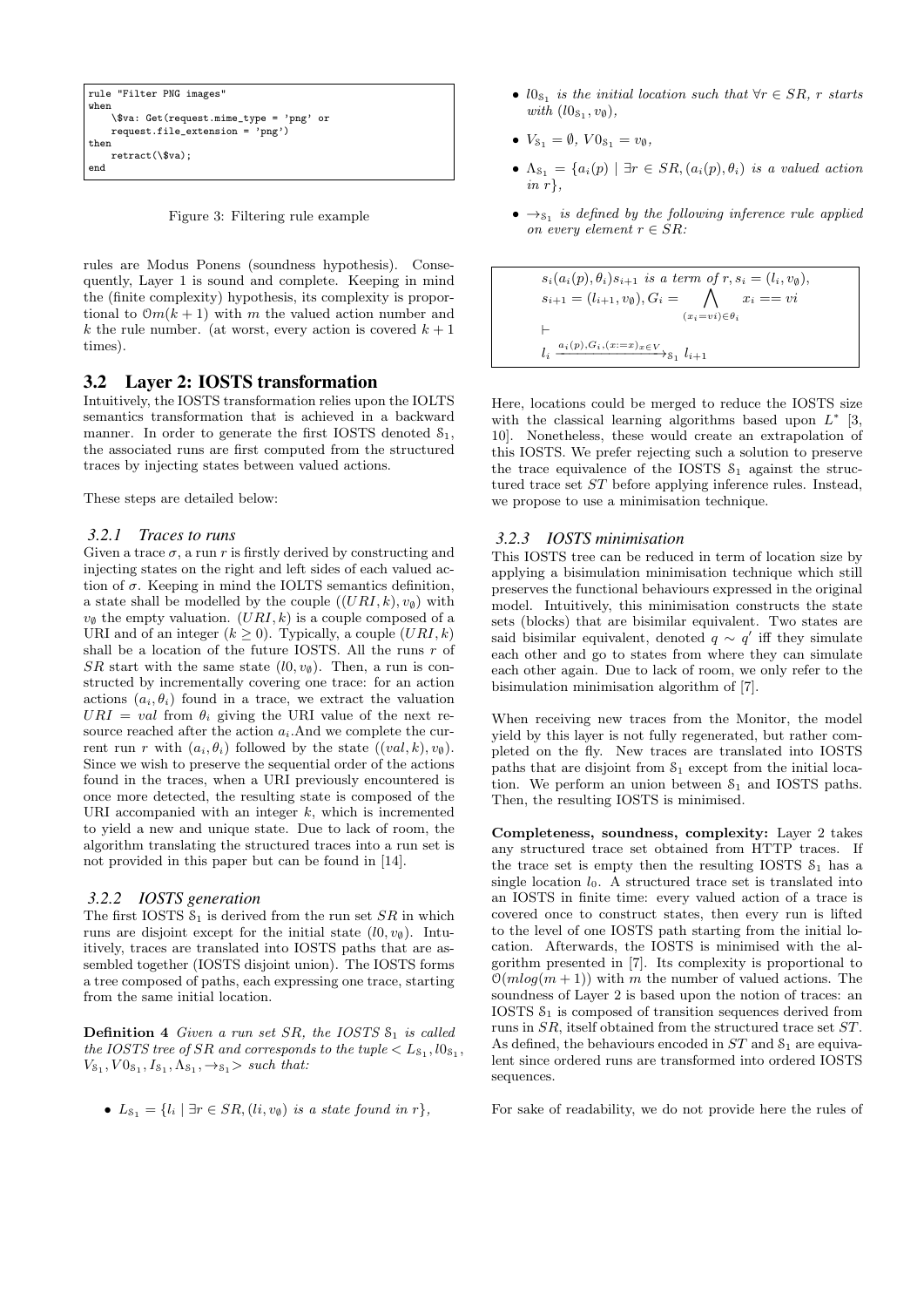Layer 2, which match the above definitions and algorithms. Instead, we illustrate an IOSTS generation example below:

Example 3.1 We take as example a trace obtained from the GitHub Web site<sup>2</sup> after having executed the following actions: login with an existing account, choose an existing project, and logout. These few actions already produced a large set of requests and responses. Indeed, a web browser sends thirty HTTP requests on average in order to display a GitHub page. The trace filtering form this example returns the following structured traces where the request and response parts are concealed for readability purpose:

```
1 GET(https://github.com/
```
- $GET(https://github.com/login)$
- 3 POST( h t t p s : // g i thub . com/ s e s s i o n ) GET( h t t p s : // g i thub . com / )

- 5 GET( h t t p s : // g i thub . com/ w i l l d u r a n d ) GET( h t t p s : // g i thub . com/ w i l l d u r a n d / Geocoder )
- $7$  POST( $\frac{h \dot{t} \dot{b} s :}{|J|}$ github.com/logout)  $GET(\text{https://github.com/})$

After the application of Layer 2, we obtain the IOSTS of Figure 4. Locations are labelled by the URI found in the request and by an integer to keep the tree structure of the initial traces. Actions are composed of the HTTP verb enriched with the variables URI, request, and response. This IOSTS exactly reflects the trace behaviour but is still difficult to interpret. More abstract actions shall be deduced by the next layers.

## 3.3 Layers 3-N: IOSTS abstraction

As stated earlier, the rules of the upper layers analyse the transitions of the current IOSTS for trying to enrich its semantics while reducing its size. Given an IOSTS  $S_1$ , every next layer carries out the following steps:

1. apply the rules of the layer and infer a new knowledge base (new IOSTS  $S_i$ ,  $i \geq 2$ ),

- 2. apply a bisimulation minimisation,
- 3. store the resulting IOSTS.

Without loss of generality, we now restrict the rule structure to keep a link between the generated IOSTSs. Thereby, every rule of Layer  $i$   $(i \geq 3)$  either enriches the sense of the actions (transition per transition) or aggregates transition sequences into one unique new transition to make the obtained IOSTSs more abstract. It results in an IOSTS  $S_i$ exclusively composed by some locations of the first IOSTS  $S_1$ . Consequently, for a transition or path of  $S_i$ , we can still retrieve the concrete path of  $S_1$ . This is captured by the following proposition:

**Proposition 5** Let  $S_1$  be the first IOSTS generated from the structured trace set ST. The IOSTS  $\mathcal{S}_i(i>1)$  produced by Layer i has a location set  $L_{s_i}$  such that  $L_{s_i} \subseteq L_{s_1}$ .

Completeness, soundness, complexity: the knowledge base is exclusively constituted by (positive) Transition facts that have an Horn form. The rules of these layers are Modus Ponens (soundness hypothesis). Therefore, these inference



Figure 4: IOSTS  $S_1$ 

rules are sound and complete. Furthermore, a behaviour encoded in an IOSTS  $\mathcal{S}_i$  cannot be lost in  $\mathcal{S}_i$ . With regards to the (no implicit knowledge elimination) hypothesis and to Proposition 5, the transitions of  $S_i$  are either unchanged, enriched or combined together into a new transition. The application of these layers ends in a finite time ((finite complexity) hypothesis) and the complexity of each is proportional to  $\mathcal{O}m(k)$  with m the transition number and k the rule number.

In the following, we detail two layers specialised for Web applications:

#### *3.3.1 Layer 3*

As stated in Section 1.2, Layer 3 should correspond to a set of generic rules that can be applied on a large set of applications belonging to the same category. This layer has two roles:

• the enrichment of the meaning captured in transitions. In this step, we have chosen to mark the transitions with new internal variables. These shall help deduce more abstract actions in the upper layers. For example, the rules depicted in Figure 5 aims at recognising the receipt of a login or logout page. The first rule

 $^{2}$ https://github.com/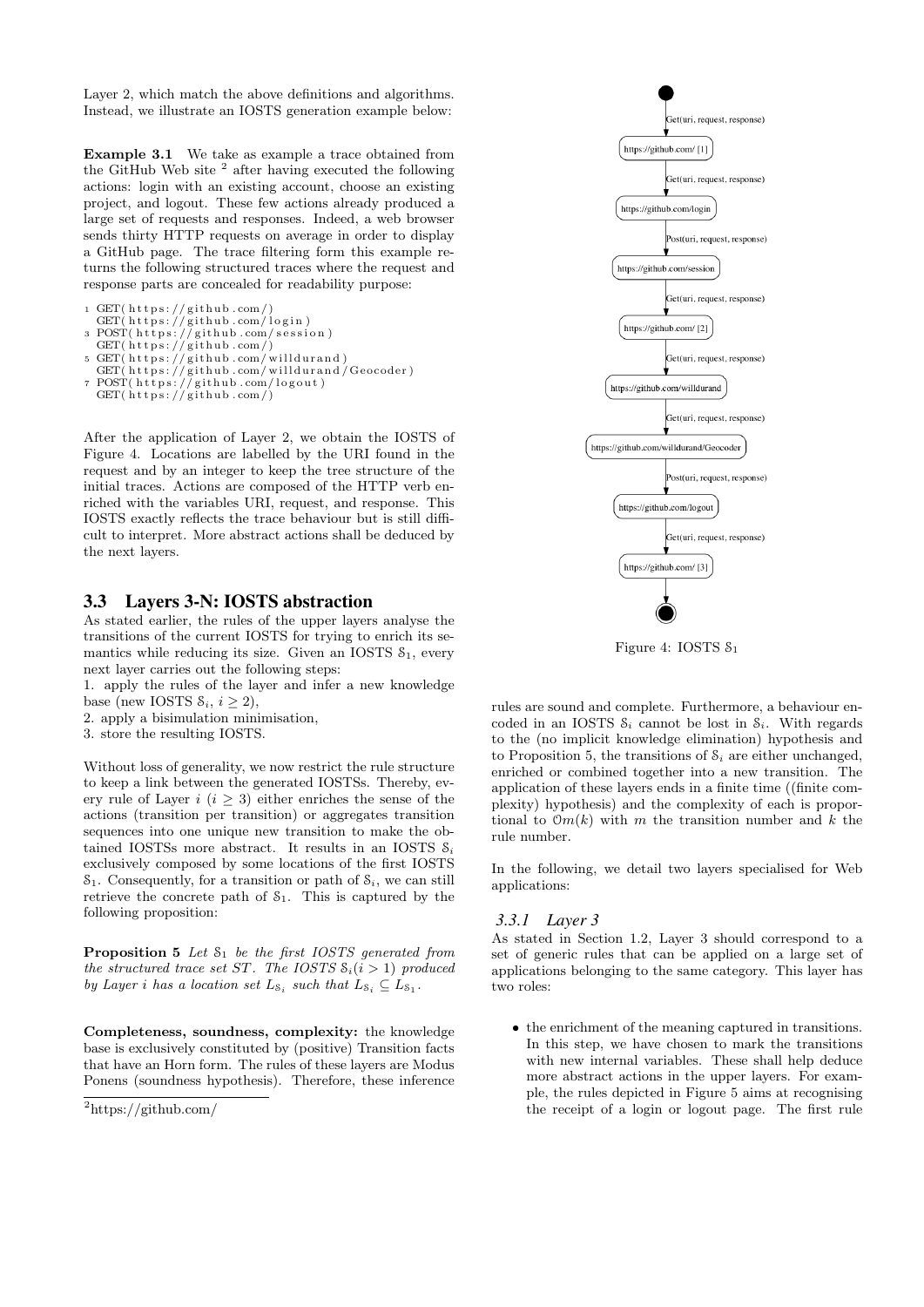means that if the response content, which is received after a request sent with the GET method, contains a login form, then this transition is marked as a "login page"with the assignment on the variable isLoginPage,

• the generic aggregation of some successive transitions. Here, some transitions (two or more) are analysed in the conditional part of the rule. When the rule condition is met then the successive transitions are replaced by one transition carrying a new action. The rule of Figure 6 corresponds to a simple transition aggregation. It aims at recognising the successive sending of information with a POST request followed by a redirection to another Web page. If a request sent with the  $POST$  method has a response identified as a redirection, (identified by the status code 301 or 302), and a GET request comes after, both transitions are reduced into a single one carrying the new action PostRedirection.

```
rule "Identify Login Page"
when
    $t: Transition(Action == GET, Guard.
      response.content contains('login-form'))
then
    modify ($t) { Assign.add("isLoginPage:=true") }
end
rule "Identify Logout Request"
when
    $t: Transition(Action == GET, Guard.
      uri matches("/logout"))
then
    modify ($t1) { Assign.add("isLogout:=true") }
end
```


```
rule "Identify Redirection after a Post"
when
   $t1: Transition(Action == POST and
       (Guard.response.status = 301 or Guard.response.
       status = 302) and $l1final := Lfinal)
   $t2: Transition(Action == GET, linit == $l1final,
      $121init:=Linit)
   not (Transition (Linit == $l2linit))
then
   insert(new Transition("PostRedirection", Guard(
       $t1.Guard, $t2.Guard), Assign($t1.Assign,
      $t2.Assign), $t1.Linit, $t2.Lfinal );
   retract($t1);
   retract($t2);
end
```


Example 3.2 When we apply these rules on the IOSTS example of Figure 4, we obtain a new IOSTS illustrated in Figure 7. Its size is reduced since it has 6 transitions instead of 9 previously. However, this new IOSTS does not reflect clearly the initial scenario yet. Rules deducing more abstract actions are required. These are found in the next layer.



Figure 7: IOSTS  $S_2$ 

#### *3.3.2 Layer 4*

This layer aims to infer a more abstract model composed of more expressive actions and whose size should be reduced. Its rules may have different forms:

- they can be applied on one transition only. In this case, the rule replaces the transition action to add more sense to the action. The rule of Figure 8 is an example which recognises a user de-authentication and adds a new action "Deauthentication". This rule means that if a  $PostRedirection$  action is triggered against a "Logout" endpoint (given by the variable isLogout added by Layer 3), then this is a deauthentication,
- the rules can also aggregate several successive transitions up to complete paths into one transition labelled by a more abstract action. For instance, the rule illustrated in Figure 9 recognises a user authentication thanks to the variable "isLoginPage" added by Layer 3. This rule means that if a "Login" page is displayed, followed by a redirection triggered by a  $POST$  request, then this is an authentication step, and the two transitions are reduced into a single one composed of the action "Authentication".

Other rules can also be application-specific, so that these bring specific new knowledge to the model. For instance, the GitHub Web application has a dedicated URL grammar (a.k.a. routing system). GitHub users own a profile page that is available at: https://github.com/{username} where {username} is the nickname of the user. However, some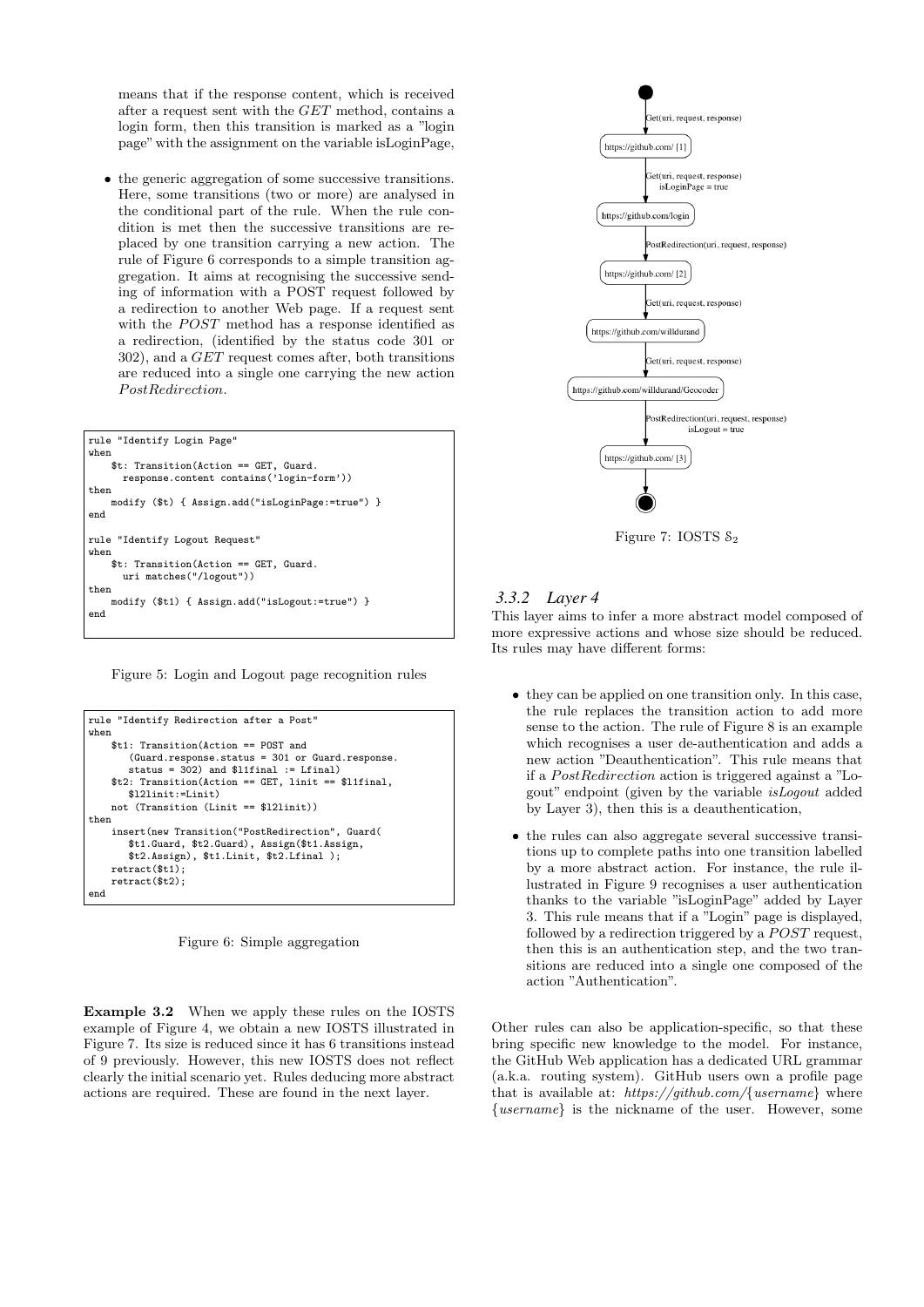```
rule "Identify Deauthentication"
when
   $t: Transition(action == PostRedirection,
       Assign contains "isLogout:=true")
then
   modify ($t) (setAction "Deauthentication"));
end
```
Figure 8: Deauthentication recognition rule

```
rule "Identify Authentication"
when
   $t1: Transition(Action == GET,
      Assign contains "isLoginPage:= true",
   $t1final:=Lfinal)
   $t2: Transition(Action == PostRedirection,
      Linit == $t1lfinal, $t2linit:=Linit)
   not (Transition (Linit == $t2linit))
then
   insert(new Transition("Authentication",
      Guard($t1.Guard,$t2.Guard), Assign($t1.Assign,
      $t2.Assign), $t1.Linit, $t2.Lfinal );
   retract($t1);
   retract($t2);
end
```
Figure 9: Authentication recognition

items are reserved e.g., edu and explore. The rule given in Figure 10 is based upon this structure and produces a new action "Showprofile" offering more sense. Similarly, a GitHub page describing a project has a URL that always matches the pattern: https://github.com/{username}/{proj ect\_name}. The rule of Figure 11 captures this pattern and derives a new action named "ShowProject".

```
rule "GitHub profile pages"
when
   $t: Transition(action == GET, (
      Guard.uri matches "/[a-zA-Z0-9]+$",
      Guard.uri not in [ "/edu", "/explore" ]))
then
   modify ($t) (SetAction("Showprofile"));
end
```
Figure 10: User profile recognition

Example 3.3 The application of the four previous rules leads to the final IOSTS depicted in Figure 12. Now, it can be used for application comprehension since most of its actions have a precise meaning and clearly describe the application behaviour.

#### 3.4 Strategy layer

Rather than using a static traversal strategy as in [11, 2, 12, 1, 15], we propose the addition of an orthogonal layer in the Models generator to describe any kind of exploration strategy by means of rules.

The simplified Algorithm of the Strategy layer is given in Algorithm 1. The latter applies the rules on any stored IOSTS  $S_i$ . It emerges a location list *Loc* that are marked with "explored" by the rules to avoid re-using them twice (line 4).

```
rule "GitHub project pages"
when
   $t: Transition(action == GET,
       Guard.uri matches "/[a-zA-Z0-9]+/.+$" $uri:=Guard.uri)
then
   String s=ParseProjectName($uri);
   modify ($t) (SetAction("Showproject")
      Assign.add("ProjectName:="+s) );
end
```




Figure 12: IOSTS S<sup>3</sup>

Then, the algorithm goes back to the first generated IOSTS  $S_1$  in order to extract one complete and executable path  $p$ ended by a location  $l$  of  $Loc$  (line 7). This step is sound since all the locations of  $S_i$  belong to the locations set of  $S_1$ (Proposition 5). Such an IOSTS preamble is required by the Robot explorer for trying to reach the location  $l$  by executing every action of  $p$ . The algorithm finally returns a list of paths List, which is sent to the Robot explorer. The exploration ends once all the locations of  $S_i$  or of  $S_1$  are visited (line 3). The algorithm only returns unexplored locations even if, while the execution of the algorithm, the IOSTS  $S_i$ has been regenerated several times since the marked locations are also stored in the set L. Hence, if a location of  $S_i$ is chosen a second time by the rules, the algorithm checks if it has been previously visited (line 7).

The rules of the Strategy layer can encode different strategies. We propose two examples below:

• classical traversal strategies can still be established. For example, Figure 13 depicts two rules expressing the choice the next location to explore in a breadth-wise order first. First, the initial location l0 is chosen and marked as explored (rule BFS). Then, the transitions having an initial location marked as explored and a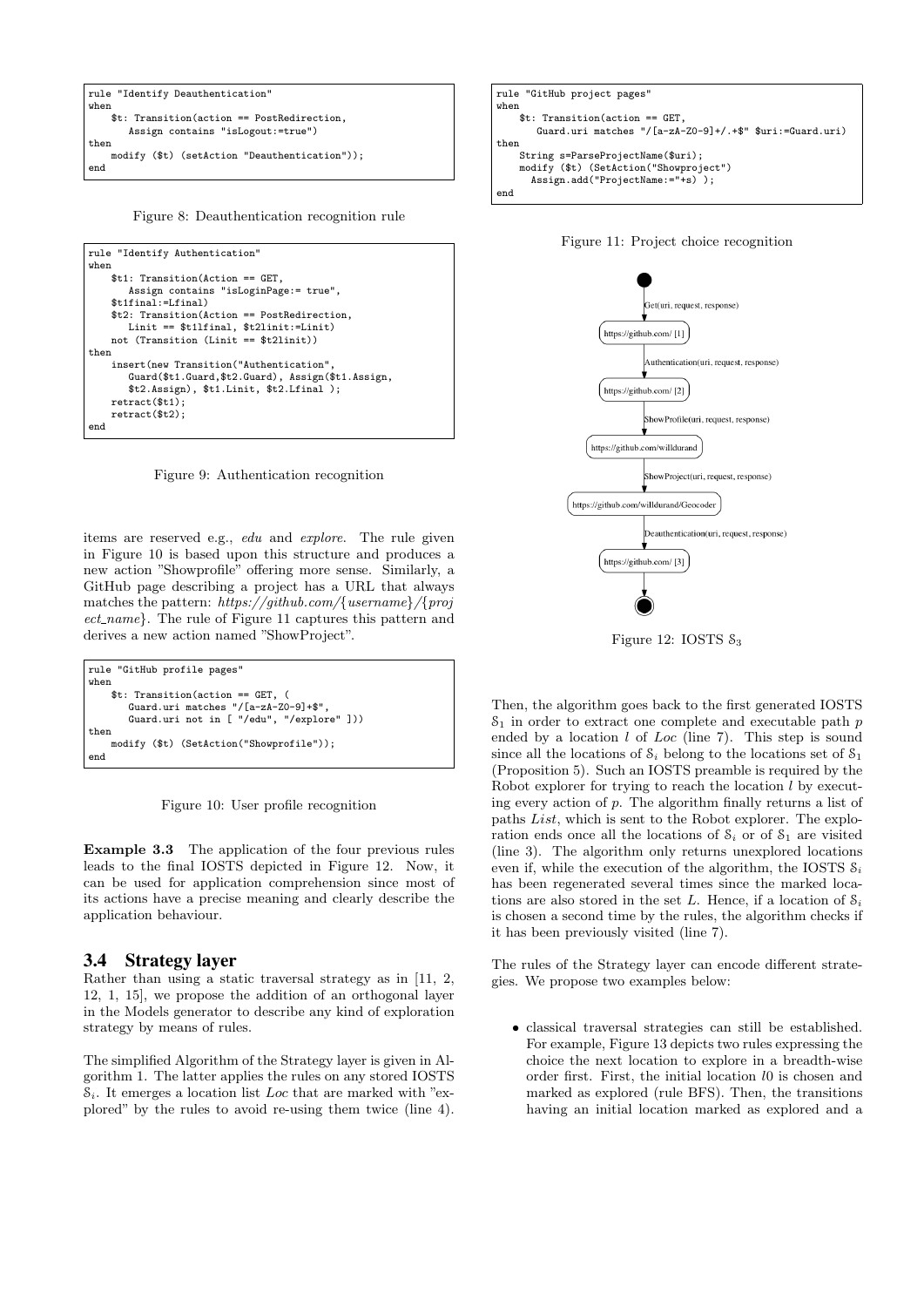Algorithm 1: Exploration Strategy

input : IOSTS  $S_1$ ,  $S_i$ output: List of preambles  $1 L := \emptyset$  List of explored locations of  $S_1$ ; <sup>2</sup> BEGIN; 3 while  $L \neq L_{\mathcal{S}_1}$  and  $L \neq \mathcal{S}_i$  do 4 | 1) Apply the rules on  $S_i$  and extract a Location List  $Loc$ ;  $\mathbf{5}$  Goback to  $\mathcal{S}_1$ ; 6 foreach  $l \in Loc$  do  $\begin{array}{c|c} \n7 & \text{if } l \notin L \text{ then} \\ \n8 & \text{Consider } L \n\end{array}$ Compute a preamble p from  $l0_{s_1}$  which reaches l; 9  $\vert \vert \vert L := L \cup \{l\};$ 10 | List := List ∪ {p}; <sup>11</sup> END;

> final location not yet explored are collected by the rule BFS2, except for the transitions carrying an HTTP error (response status upper or equal to 400). These locations are marked as explored in the IOSTS  $S_i$  with the method Setexplored in the "then" part of the rule,

• a semantic-driven strategy could also be applied, when the meaning of some actions is recognisable. For instance, for e-commerce applications, the login step and the term "buy" are usually important. Thereby, a strategy targeting firstly the locations of transitions carrying theses actions can be defined by the rule "semanticdriven strategy" of Figure 14. It is manifest that the semantic-driven strategy domain can be tremendously vast since it depends on the number of recognised actions and on their relevance.

```
rule "BFS"
\frac{1}{1}Location (name == 10, explored == false)then
    modify ($l) ( explored=true );
end
rule "BFS2"
when
    $Loc : ArrayList<Location> () from accumulate(
    $t : Transition ( Guard.response.status >199 &&
        Guard.response.status <400 && Linit.explored==
true && Lfinal.explore==false ),
     init( ArrayList<Transition> Loc=new ArrayList<
       Transition>(); ),
     action( Loc.add( $t.Lfinal ); ),
     result( Loc ) );
then
    Loc.Setexplored();
end
```


#### 4. EXPERIMENTATION

The framework presented in Section 1.2 has been implemented in a prototype tool called Autofunk (Automatic Functional model inference). A user interacts with Autofunk through a Web interface and either gives a URL or a file containing traces. These have to be stored in the HTTP Archive (HAR) format as it is the defacto standard to describe HTTP traces, used by various HTTP related tools. Such traces can be obtain from many HTTP monitoring



Figure 14: Semantic-driven strategy

tools (Mozilla Firefox or Google Chrome included). Then, Autofunk produces IOSTS models which are stored in a database. The last model is depicted in the Web interface. The JBoss Drools Expert tool has been chosen to implement the rule-based system. Such an engine leverages Oriented Object Programming in the rule statements and takes knowledge bases given as Java objects (Location, Transition, GET, POST objects in this work).

The GitHub Web site is an example of application giving significant results. We recorded a trace set composed of 840 HTTP requests / responses. Then, we applied Autofunk on them with a Models generator composed of 5 layers gathering 18 rules whose 3 are specialised to GitHub. After having performed trace filtering (Layer 1), we obtained a first IOSTS tree composed of 28 transitions. The next 4 layers automatically infer a last IOSTS tree S<sup>4</sup> composed of 12 transitions whose 9 have a clear and intelligible meaning.

### 5. CONCLUSION

This paper presents an original approach combining model inference, expert systems and automatic testing to derive IOSTSs models. Our proposal yields several models, reflecting different levels of abstractions of the same application with the use of inference rules that capture the knowledge of an expert. The first contribution lies in the flexibility and scalability brought by the inference rules since they can be applied on several applications or on one application only when the rules are specific. The whole framework has not to be re-implemented for each application. Our approach can be applied on event-driven applications since our framework supports their exploration. Furthermore, it can also be applied on other application types on condition that these produce traces.

We designed our framework for Web applications as a premise. In the future, we intend to apply it on industrial systems to ease their diagnostics. But this kind of system brings several issues not yet addressed in the model inference area. For instance, industrial systems may include asynchronous actions and timed properties. At the moment, our solution does not yet support this kind of properties. Furthermore, writing rules may be as tough as writing models in some cases. This is why we are working on a human interface which helps design rules from a trace set example. We also plan to add a test case generation module for regression testing.

#### 6. REFERENCES

[1] D. Amalfitano, A. R. Fasolino, P. Tramontana, S. De Carmine, and A. M. Memon. Using gui ripping